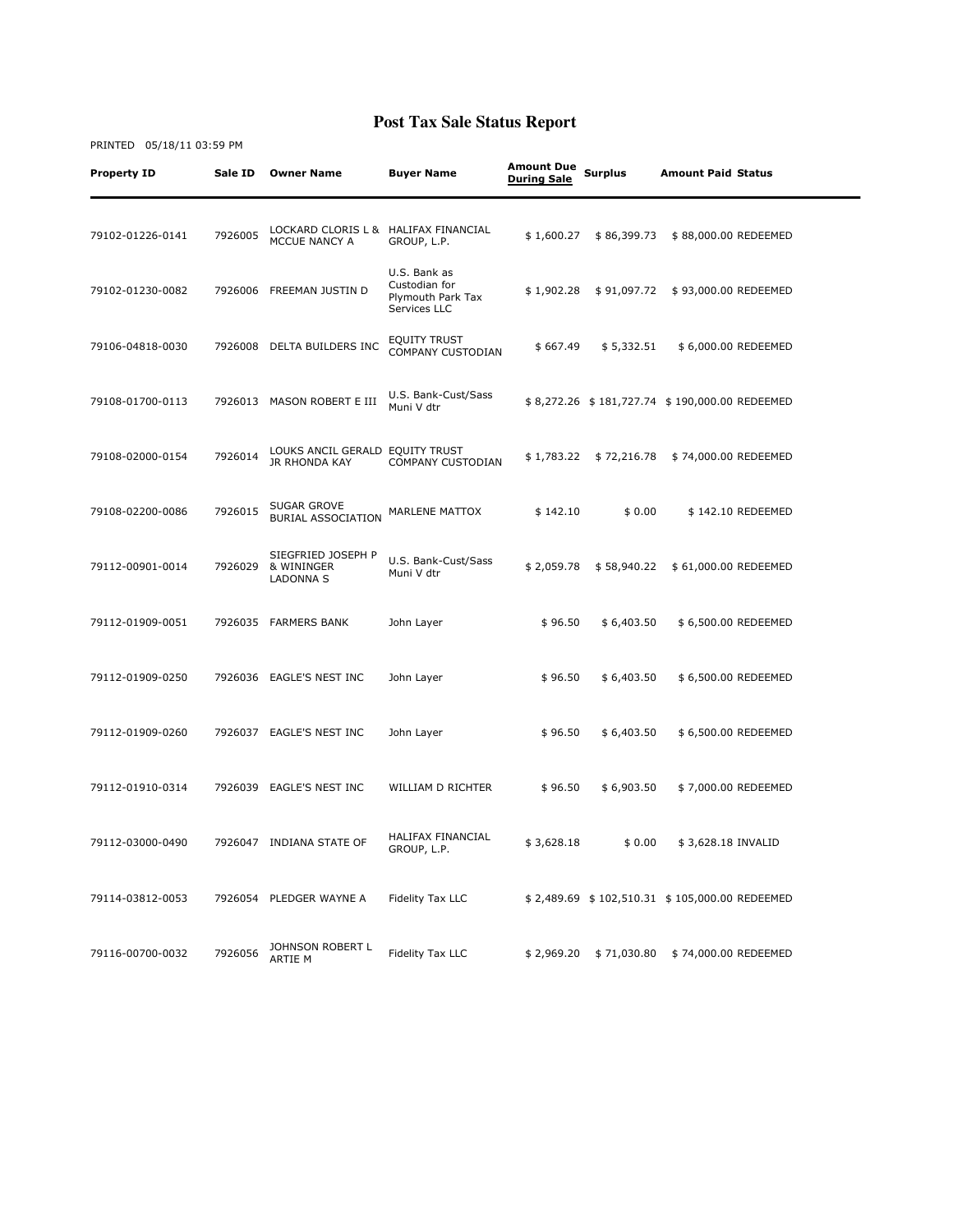| Property ID      | Sale ID | <b>Owner Name</b>                                      | <b>Buyer Name</b>                                                  | <b>Amount Due</b><br><b>During Sale</b> | <b>Surplus</b> | <b>Amount Paid Status</b>                     |  |
|------------------|---------|--------------------------------------------------------|--------------------------------------------------------------------|-----------------------------------------|----------------|-----------------------------------------------|--|
| 79116-02000-0107 | 7926057 | <b>BARKER PATRICIA L</b><br>TIM E                      | SNEIL LLC                                                          | \$2,371.02                              | \$25,628.98    | \$28,000.00 REDEEMED                          |  |
| 79118-00402-0178 |         | 7926062 ROSADO HECTOR M                                | NATHAN LIVENGOOD                                                   | \$117.94                                | \$782.06       | \$900.00 TAX DEED                             |  |
| 79118-00900-0065 | 7926063 | <b>HUNTINGTON</b><br><b>NATIONAL BANK</b>              | SUSAN A HAYENGA                                                    | \$137.68                                | \$1,562.32     | \$1,700.00 REDEEMED                           |  |
| 79118-01000-0010 | 7926064 | HUNTINGTON<br>NATIONAL BANK                            | HALIFAX FINANCIAL<br>GROUP, L.P.                                   | \$216.47                                | \$5,283.53     | \$5,500.00 REDEEMED                           |  |
| 79118-03300-0140 | 7926067 | <b>GATES KRISTIN L</b>                                 | Shammah<br>Investments LLC                                         | \$229.98                                | \$1,670.02     | \$1,900.00 REDEEMED                           |  |
| 79120-00308-0021 | 7926068 | <b>HOWARD SANDRA</b><br><b>SUE</b>                     | U.S. Bank as<br>Custodian for<br>Plymouth Park Tax<br>Services LLC | \$1,408.57                              | \$59,591.43    | \$ 61,000.00 REDEEMED                         |  |
| 79124-00501-0217 |         | 7926072 WARD CAROL L                                   | JOHN LEE ALBIN, SR.                                                | \$1,626.12                              | \$2,173.88     | \$3,800.00 SOLD                               |  |
| 79124-02400-0023 |         | 7926074 MOTTER GAIL M                                  | <b>SUMIT GARG</b>                                                  | \$258.70                                | \$1,641.30     | \$1,900.00 TAX DEED                           |  |
| 79124-02400-0078 |         | 7926075 HILL JERE A                                    | <b>HOMESPORTS</b><br>INCORPORATED                                  | \$812.86                                | \$1,287.14     | \$2,100.00 REDEEMED                           |  |
| 79124-03400-0299 | 7926083 | RUPRIGHT OTIS<br><b>BUILDERS INC</b>                   | DAN A VIERK                                                        | \$183.68                                | \$7,816.32     | \$8,000.00 REDEEMED                           |  |
| 79124-05400-0114 | 7926087 | INDIANA STATE OF<br>DEPARTMENT OF<br>NATURAL RESOURCES | HALIFAX FINANCIAL<br>GROUP, L.P.                                   | \$1,064.03                              | \$2,935.97     | \$4,000.00 REDEEMED                           |  |
| 79126-06201-0173 | 7926088 | TAYLOR LORI LYNN                                       | HALIFAX FINANCIAL<br>GROUP, L.P.                                   |                                         |                | \$5,310.38 \$188,689.62 \$194,000.00 REDEEMED |  |
| 79130-03601-0148 | 7926094 | <b>GARRETT RICHARD E</b><br>& TRACEY L                 | Fidelity Tax LLC                                                   | \$2,595.41                              | \$81,404.59    | \$84,000.00 REDEEMED                          |  |
| 79132-01500-0392 | 7926100 | GOODMAN BENJAMIN<br>S CHERI L                          | HOMESPORTS<br>INCORPORATED                                         | \$599.23                                | \$1,000.77     | \$1,600.00 REDEEMED                           |  |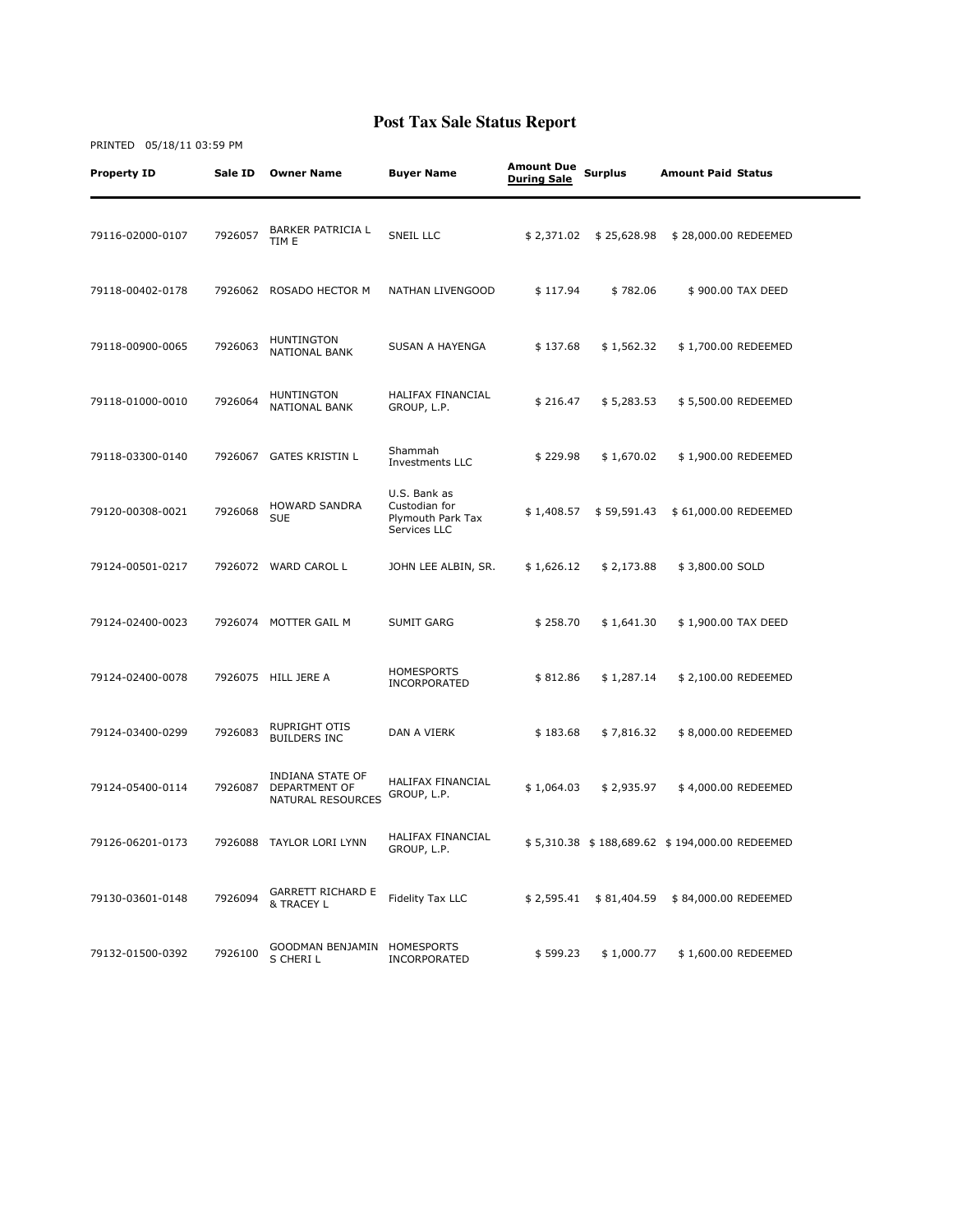#### Property ID Sale ID Owner Name Buyer Name Amount Due Amount Due<br>During Sale Surplus Amount Paid Status 79132-02000-0651 7926102 HUNTINGTON FARMS LLC HOMESPORTS HOMESPORIS<br>INCORPORATED \$584.82 \$1,915.18 \$2,500.00 REDEEMED 79132-03800-0039 7926106 MULLINS PATTI SUE KURTIS B WILLIAMS  $$474.82 $6,525.18 $7,000.00$  REDEEMED 79134-05700-0022 7926110 BUNCH JAMES SR Fidelity Tax LLC \$ 507.60 \$ 66,492.40 \$ 67,000.00 REDEEMED 79134-06403-0199 SAGAMORE POINT 7926111 HOMEOWNERS' ASSOCIATION INC Shammah Shamman<br>Investments LLC  $$ 234.12 \t$ 1,265.88 \t$ 1,500.00 SOLD$ 79134-06403-0200 SAGAMORE POINT 7926112 HOMEOWNERS' ASSOCIATION INC Shammah Shamman<br>Investments LLC \$162.32 \$1,037.68 \$1,200.00 SOLD 79134-06403-0210 7926113 SAGAMORE POINT HOMEOWNERS' ASSOCIATION INC ID Properties LLC  $$162.32 \t$737.68 \t$900.00 SOLD$ 79134-06404-0088 7926114 SAGAMORE POINT HOMEOWNERS' ASSOCIATION INC ID Properties LLC  $$185.15$   $$314.85$   $$500.00$  SOLD 79134-07601-0233 7926124 SWISHER LARRY ALAN JAMES STREZOVSKI \$ 574.76 \$ 1,725.24 \$ 2,300.00 TAX DEED 79134-07602-0078 7926125 BATES WILLIAM R & KEMBLE MARK L HOMESPORTS<br>INCORPORATED \$ 1,250.00 \$ 950.00 \$ 2,200.00 REDEEMED 79134-07602-0089 7926126 BATES WILLIAM R & KEMBLE MARK L HOMESPORTS INCORPORATED \$ 1,224.83 \$ 975.17 \$ 2,200.00 REDEEMED 79134-07602-0265 7926127 BATES WILLIAM R & KEMBLE MARK L METRO ELECTRONICS<br>INC \$ 96.50 \$ 903.50 \$ 1,000.00 REDEEMED 79134-07604-0197 7926128 THOMAS RICK D ANN M U.S. Bank as Custodian for Plymouth Park Tax Services LLC \$ 3,164.30 \$ 121,835.70 \$ 125,000.00 REDEEMED 79138-02302-0047 7926135 BORDERS VICKEY J U.S. Bank as Custodian for Plymouth Park Tax Services LLC \$ 194.33 \$ 23,805.67 \$ 24,000.00 REDEEMED 79144-02500-0174 7926147 HOSKINS HERMAN J SADIE M **HOMESPORTS** HOMESPORIS<br>INCORPORATED \$113.72 \$1,486.28 \$1,600.00 TAX DEED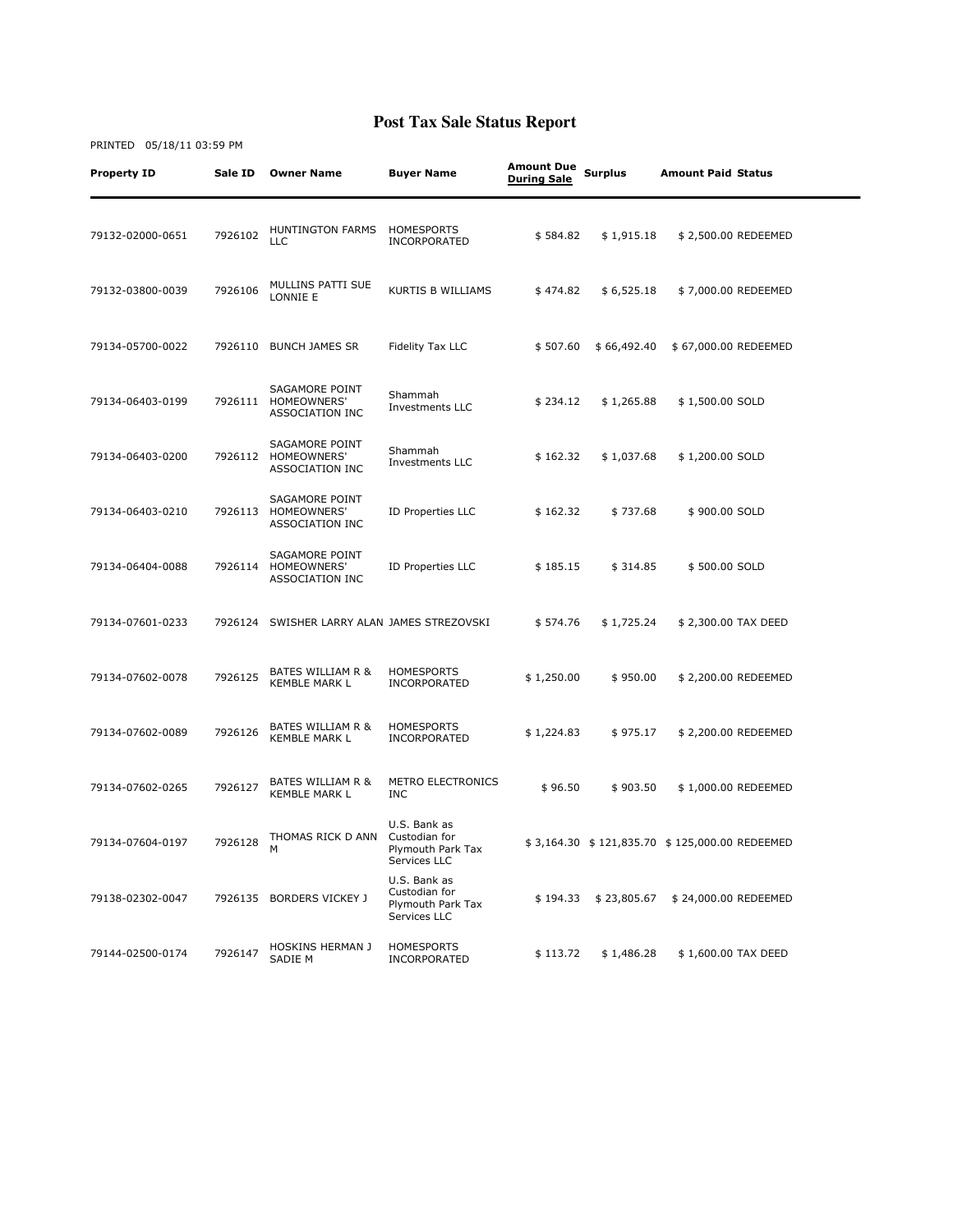| <b>Property ID</b> | Sale ID | <b>Owner Name</b>                                 | <b>Buyer Name</b>                        | <b>Amount Due</b><br><b>During Sale</b> | <b>Surplus</b> | <b>Amount Paid Status</b> |  |
|--------------------|---------|---------------------------------------------------|------------------------------------------|-----------------------------------------|----------------|---------------------------|--|
| 79146-04100-0237   |         | 7926151 FLOWERS NETTIE F                          | <b>HOMESPORTS</b><br>INCORPORATED        | \$1,448.32                              | \$0.00         | \$1,448.32 INVALID        |  |
| 79146-04602-0230   |         | 7926152 LATHROP TERRY L                           | <b>HOMESPORTS</b><br>INCORPORATED        | \$185.56                                | \$0.00         | \$185.56 REDEEMED         |  |
| 79148-02700-0088   |         | 7926162 DANIEL PEGGY SUE                          | Fidelity Tax LLC                         | \$1,091.31                              | \$13,908.69    | \$15,000.00 REDEEMED      |  |
| 79148-02800-0010   |         | 7926163 DANIEL PEGGY SUE                          | MARLENE MATTOX                           | \$140.45                                | \$0.00         | \$140.45 SOLD             |  |
| 79150-00700-0077   |         | 7926175 CLIPPER LLC                               | SUMIT GARG                               | \$1,451.52                              | \$0.00         | \$1,451.52 REDEEMED       |  |
| 79150-02100-0107   | 7926176 | HARBER PROPERTIES<br><b>INC</b>                   | HOMESPORTS<br>INCORPORATED               | \$2,192.78                              | \$0.00         | \$2,192.78 TAX DEED       |  |
| 79150-02200-0106   | 7926177 | <b>JESCO CONTRACTORS HOMESPORTS</b><br><b>INC</b> | INCORPORATED                             | \$1,857.18                              | \$0.00         | \$1,857.18 REDEEMED       |  |
| 79150-03900-0045   |         | 7926178 CLIPPER LLC                               | Fidelity Tax LLC                         | \$1,333.78                              | \$0.00         | \$1,333.78 REDEEMED       |  |
| 79150-04300-0020   | 7926179 | HARBER PROPERTIES<br><b>INC</b>                   | HOMESPORTS<br>INCORPORATED               | \$196.47                                | \$203.53       | \$400.00 TAX DEED         |  |
| 79152-08303-0011   |         | 7926180 PAYNE SIDNEY ETAL                         | Shenandoah Financial,<br>Inc.            | \$340.80                                | \$0.00         | \$340.80 TAX DEED         |  |
| 79152-08303-0022   |         | 7926181 PAYNE SIDNEY ETAL                         | <b>HOMESPORTS</b><br>INCORPORATED        | \$340.80                                | \$59.20        | \$400.00 SOLD             |  |
| 79152-08303-0033   |         | 7926182 PAYNE SIDNEY ETAL                         | LILCO, INC                               | \$340.80                                | \$559.20       | \$900.00 TAX DEED         |  |
| 79152-08303-0044   |         | 7926183 PAYNE SIDNEY ETAL                         | <b>EQUITY TRUST</b><br>COMPANY CUSTODIAN | \$340.80                                | \$659.20       | \$1,000.00 TAX DEED       |  |
| 79152-08303-0055   | 7926184 | PAYNE SIDNEY ETAL                                 | NATHAN LIVENGOOD                         | \$340.80                                | \$759.20       | \$1,100.00 TAX DEED       |  |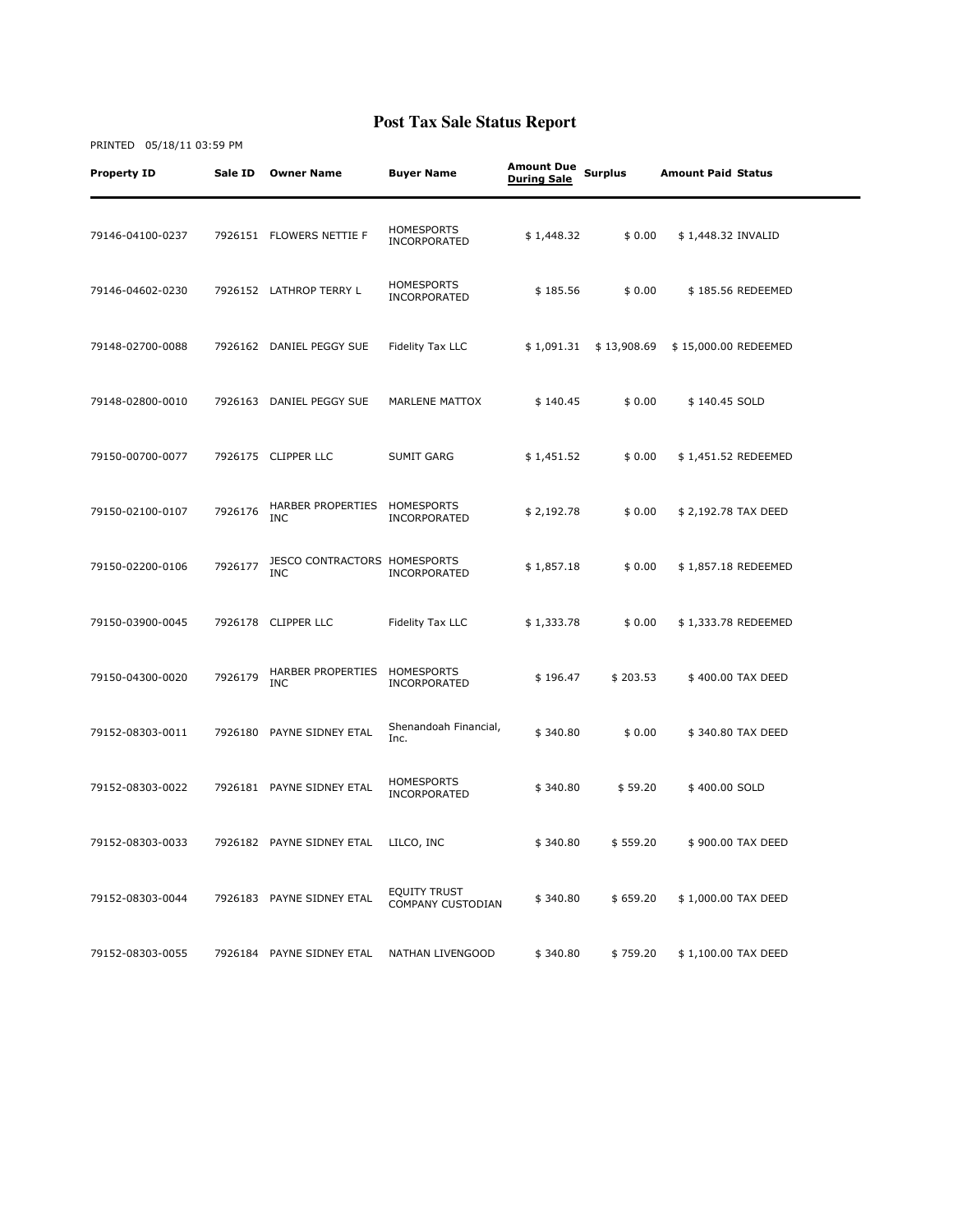| <b>Property ID</b> | Sale ID | <b>Owner Name</b>                       | Buyer Name                                                         | <b>Amount Due</b><br><b>During Sale</b> | <b>Surplus</b> | <b>Amount Paid Status</b> |
|--------------------|---------|-----------------------------------------|--------------------------------------------------------------------|-----------------------------------------|----------------|---------------------------|
| 79152-08303-0066   |         | 7926185 PAYNE SIDNEY ETAL               | NATHAN LIVENGOOD                                                   | \$340.80                                | \$759.20       | \$1,100.00 TAX DEED       |
| 79152-08303-0077   |         | 7926186 PAYNE SIDNEY ETAL               | NATHAN LIVENGOOD                                                   | \$340.80                                | \$959.20       | \$1,300.00 TAX DEED       |
| 79152-08303-0121   |         | 7926187 PAYNE SIDNEY ETAL               | JUNE D ATLAS<br><b>TESTAMENTARY</b>                                | \$340.80                                | \$859.20       | \$1,200.00 REDEEMED       |
| 79152-08303-0154   |         | 7926188 PAYNE SIDNEY ETAL               | <b>HOMESPORTS</b><br>INCORPORATED                                  | \$340.80                                | \$859.20       | \$1,200.00 TAX DEED       |
| 79152-08303-0165   |         | 7926189 PAYNE SIDNEY ETAL               | <b>HOMESPORTS</b><br>INCORPORATED                                  | \$340.80                                | \$759.20       | \$1,100.00 SOLD           |
| 79152-08303-0176   |         | 7926190 PAYNE SIDNEY ETAL               | <b>HOMESPORTS</b><br>INCORPORATED                                  | \$340.80                                | \$859.20       | \$1,200.00 TAX DEED       |
| 79152-08303-0187   |         | 7926191 PAYNE SIDNEY ETAL               | DENNIS N RUST                                                      | \$340.80                                | \$759.20       | \$1,100.00 SOLD           |
| 79152-08303-0198   |         | 7926192 PAYNE SIDNEY ETAL               | DENNIS N RUST                                                      | \$340.80                                | \$859.20       | \$1,200.00 SOLD           |
| 79152-08303-0209   |         | 7926193 PAYNE SIDNEY ETAL               | DENNIS N RUST                                                      | \$340.80                                | \$859.20       | \$1,200.00 SOLD           |
| 79154-04600-0152   | 7926195 | <b>EMERSON RUSSELL B</b><br>& PHYLLIS J | HOMESPORTS<br><b>INCORPORATED</b>                                  | \$893.14                                | \$106.86       | \$1,000.00 TAX DEED       |
| 79154-06100-0324   | 7926196 | <b>EMERSON RUSSELL B</b><br>& PHYLLIS J | HOMESPORTS<br>INCORPORATED                                         | \$893.14                                | \$0.00         | \$893.14 TAX DEED         |
| 79156-00200-0682   | 7926200 | LAUDERDALE<br><b>CLAUDIA F</b>          | SNEIL LLC                                                          | \$2,533.29                              | \$9,466.71     | \$12,000.00 TAX DEED      |
| 79156-01400-0880   |         | 7926214 SMITH GLORIA J                  | U.S. Bank as<br>Custodian for<br>Plymouth Park Tax<br>Services LLC | \$1,755.49                              | \$42,244.51    | \$44,000.00 REDEEMED      |
| 79156-01600-0877   |         | 7926216 TOBY DANIEL RAYE                | U.S. Bank as<br>Custodian for<br>Plymouth Park Tax<br>Services LLC | \$1,950.61                              | \$48,049.39    | \$50,000.00 REDEEMED      |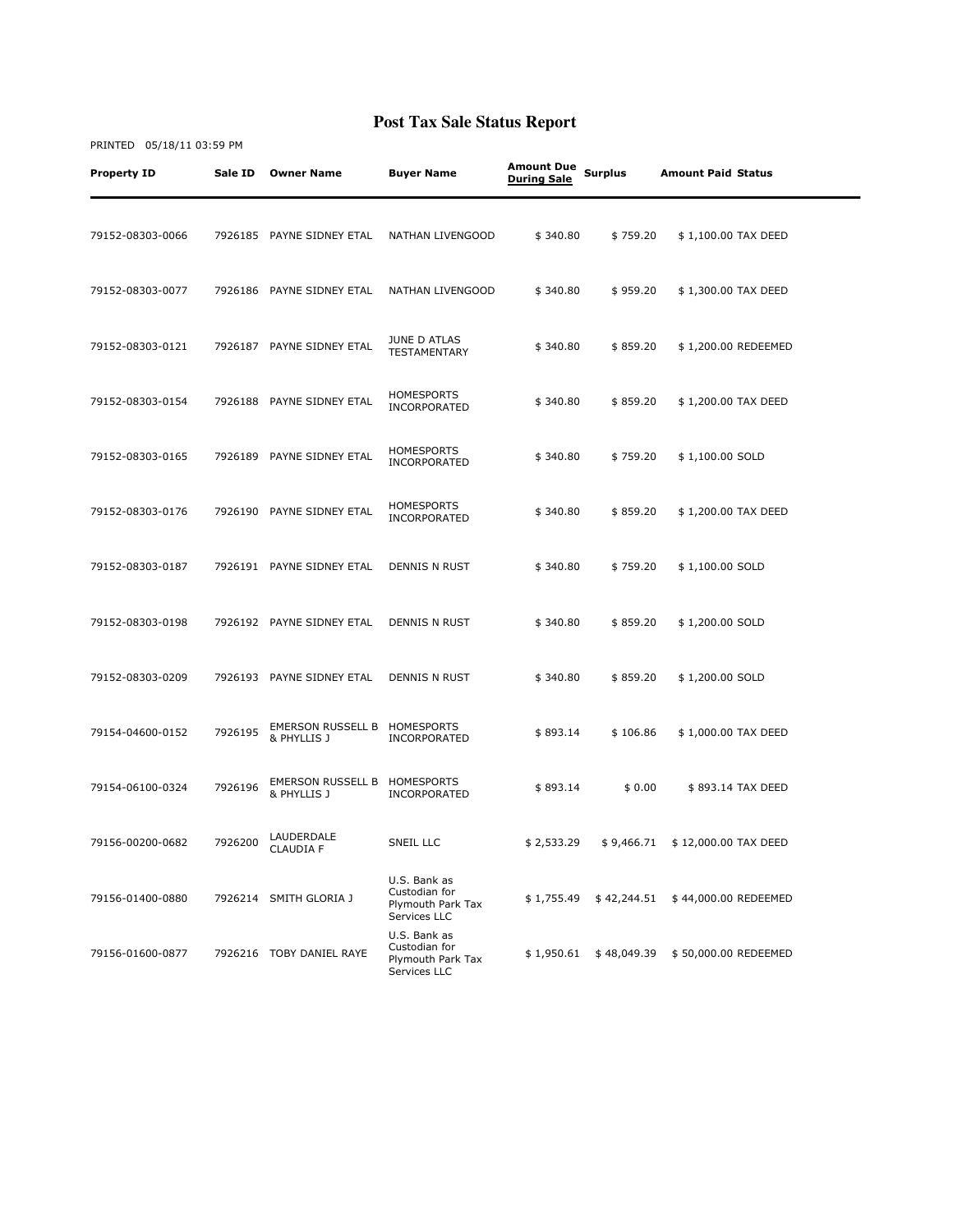| <b>Property ID</b> | Sale ID | <b>Owner Name</b>                          | <b>Buyer Name</b>                                                  | Amount Due<br><b>During Sale</b> | <b>Surplus</b> | <b>Amount Paid Status</b>                     |                   |
|--------------------|---------|--------------------------------------------|--------------------------------------------------------------------|----------------------------------|----------------|-----------------------------------------------|-------------------|
| 79156-01700-0360   |         | 7926217 COOPER MICHELLE M Fidelity Tax LLC |                                                                    | \$3,257.77                       | \$25,742.23    | \$29,000.00 REDEEMED                          |                   |
| 79156-01700-1745   | 7926220 | WATSON DONALD W<br>LOIS J                  | HOMESPORTS<br>INCORPORATED                                         | \$145.78                         | \$0.00         |                                               | \$145.78 REDEEMED |
| 79156-02300-0529   | 7926229 | <b>NATIONAL HOMES</b><br><b>CORP</b>       | Shammah<br>Investments LLC                                         | \$3,949.52                       | \$0.00         | \$3,949.52 TAX DEED                           |                   |
| 79156-02404-0887   |         | 7926231 TANNER JAMES R                     | SNEIL LLC                                                          | \$ 1,372.95                      | \$3,627.05     | \$5,000.00 REDEEMED                           |                   |
| 79156-02404-0898   |         | 7926232 TANNER JAMES R                     | SNEIL LLC                                                          | \$1,356.33                       | \$4,643.67     | \$6,000.00 REDEEMED                           |                   |
| 79156-04200-0521   | 7926238 | SCHATZLEY BETTY L                          | MARK BENJAMIN                                                      | \$2,546.47                       | \$43,453.53    | \$46,000.00 REDEEMED                          |                   |
| 79156-05000-1228   |         | 7926252 SPROULL ROBERT D                   | U.S. Bank-Cust/Sass<br>Muni V dtr                                  | \$2,683.46                       | \$30,316.54    | \$33,000.00 REDEEMED                          |                   |
| 79156-05000-1778   |         | 7926253 WALKER SCOTT                       | Fidelity Tax LLC                                                   |                                  |                | \$1,204.55 \$112,795.45 \$114,000.00 REDEEMED |                   |
| 79156-06400-0180   | 7926275 | WALKER JAN T<br><b>CANDICE G</b>           | U.S. Bank as<br>Custodian for<br>Plymouth Park Tax<br>Services LLC | \$3,904.52                       | \$51,095.48    | \$55,000.00 REDEEMED                          |                   |
| 79156-06600-0156   |         | 7926278 MOHLER HARRY                       | <b>HOMESPORTS</b><br>INCORPORATED                                  | \$495.28                         | \$404.72       |                                               | \$900.00 REDEEMED |
| 79156-06700-0750   |         | 7926281 BOYLL LEONARD A                    | U.S. Bank as<br>Custodian for<br>Plymouth Park Tax<br>Services LLC |                                  |                | \$6,177.74 \$108,822.26 \$115,000.00 REDEEMED |                   |
| 79156-07500-0301   | 7926285 | <b>BOWSHER PAUL</b><br>CAROLYN             | Fidelity Tax LLC                                                   | \$1,824.42                       | \$18,175.58    | \$20,000.00 REDEEMED                          |                   |
| 79156-07500-0356   | 7926286 | <b>BOWSHER PAUL</b><br><b>EUGENE</b>       | Fidelity Tax LLC                                                   | \$841.72                         | \$19,158.28    | \$20,000.00 REDEEMED                          |                   |
| 79156-08114-1029   | 7926312 | <b>COUNTRY CHARM</b><br>UTILITY CORP       | <b>EDWARD ATLAS</b>                                                | \$273.45                         | \$126.55       | \$400.00 SOLD                                 |                   |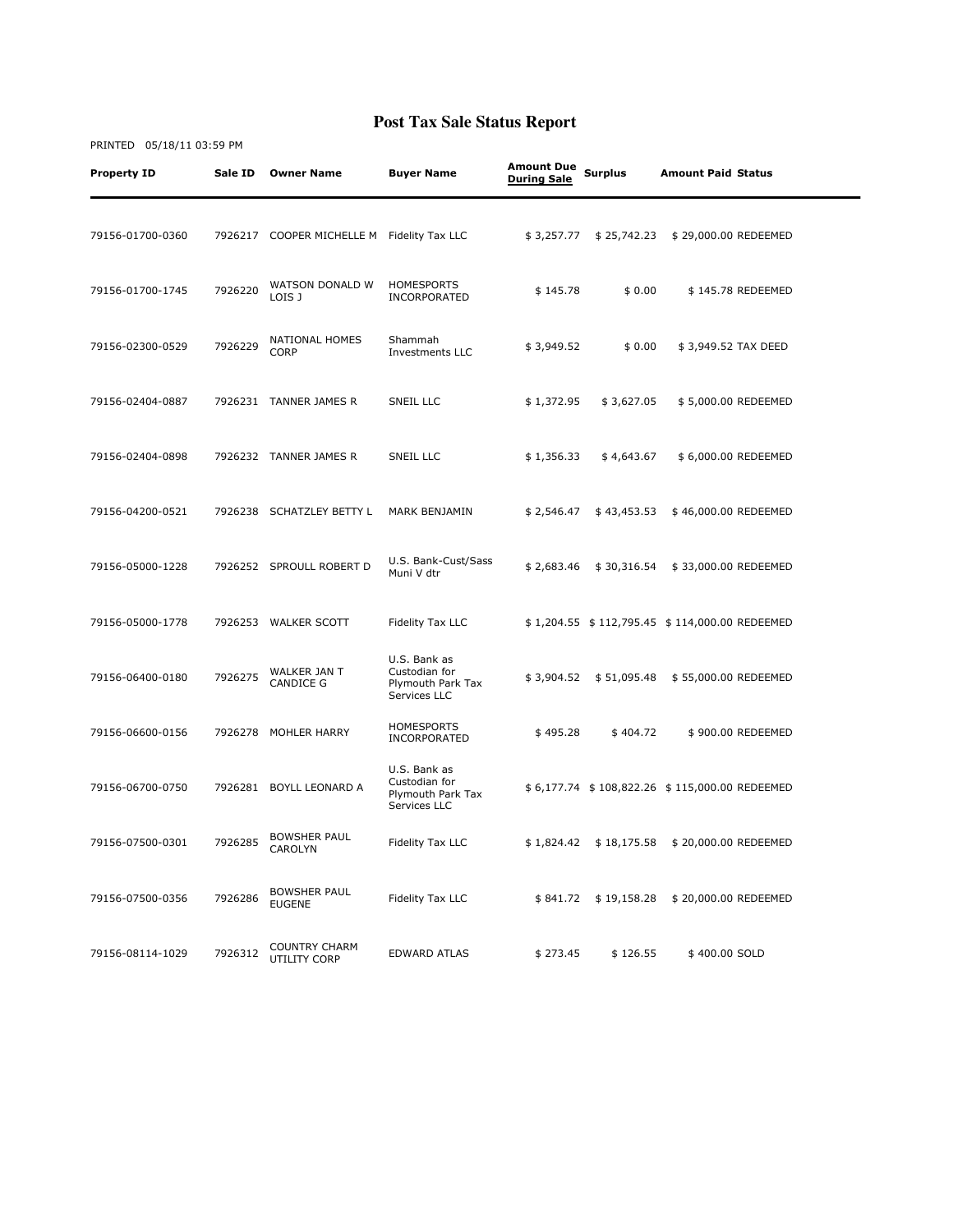| <b>Property ID</b> | Sale ID | <b>Owner Name</b>                                    | <b>Buyer Name</b>                                                  | <b>Amount Due</b><br><b>During Sale</b> | <b>Surplus</b> | <b>Amount Paid Status</b> |  |
|--------------------|---------|------------------------------------------------------|--------------------------------------------------------------------|-----------------------------------------|----------------|---------------------------|--|
| 79156-08300-0227   |         | 7926313 FOSTER ROBERT E                              | <b>HOMESPORTS</b><br>INCORPORATED                                  | \$1,042.33                              | \$0.00         | \$1,042.33 TAX DEED       |  |
| 79156-08500-0247   | 7926317 | SHACKLEFORD OLLIE<br>MAE & HARRIS TRINA<br>L         | <b>HOMESPORTS</b><br><b>INCORPORATED</b>                           | \$3,145.03                              | \$0.00         | \$3,145.03 TAX DEED       |  |
| 79156-08500-0258   | 7926318 | SHACKLEFORD OLLIE<br>MAE & HARRIS TRINA<br>L         | HALIFAX FINANCIAL<br>GROUP, L.P.                                   | \$969.68                                | \$1,030.32     | \$2,000.00 TAX DEED       |  |
| 79156-08500-0269   | 7926319 | SHACKLEFORD OLLIE<br>MAE & HARRIS TRINA<br>L         | <b>HOMESPORTS</b><br>INCORPORATED                                  | \$969.68                                | \$330.32       | \$1,300.00 TAX DEED       |  |
| 79156-08500-0270   | 7926320 | SHACKLEFORD OLLIE<br>MAE & HARRIS TRINA<br>L         | U.S. Bank as<br>Custodian for<br>Plymouth Park Tax<br>Services LLC | \$3,512.57                              | \$31,487.43    | \$35,000.00 REDEEMED      |  |
| 79156-08800-1487   | 7926323 | <b>ORDILLE ANTHONY</b><br><b>GARY MARILYN KAY</b>    | U.S. Bank as<br>Custodian for<br>Plymouth Park Tax<br>Services LLC | \$1,448.25                              | \$49,551.75    | \$51,000.00 REDEEMED      |  |
| 79156-09000-0396   | 7926325 | <b>GROSS GLADYS V</b><br>ROARKE TTEE                 | Fidelity Tax LLC                                                   | \$709.20                                | \$24,290.80    | \$25,000.00 REDEEMED      |  |
| 79156-09000-0935   | 7926326 | TUDDER PAUL L JR                                     | Fidelity Tax LLC                                                   | \$810.39                                | \$29,189.61    | \$30,000.00 REDEEMED      |  |
| 79156-09700-1335   | 7926330 | ROSS DANNY LEE II<br>L/E HERBERT<br><b>MCCLIMANS</b> | Fidelity Tax LLC                                                   | \$1,730.39                              | \$3,269.61     | \$5,000.00 REDEEMED       |  |
| 79156-09800-0091   |         | 7926332 FITZSIMONS JOHN                              | Fidelity Tax LLC                                                   | \$1,247.05                              | \$27,752.95    | \$29,000.00 REDEEMED      |  |
| 79156-10000-1277   | 7926335 | HELD JON D<br>KIMBERLY J                             | Fidelity Tax LLC                                                   | \$4,259.99                              | \$34,740.01    | \$39,000.00 REDEEMED      |  |
| 79156-10901-0300   | 7926344 | VANTAGE<br>INTERNATIONAL INC                         | Shammah<br><b>Investments LLC</b>                                  | \$644.84                                | \$555.16       | \$1,200.00 TAX DEED       |  |
| 79156-11400-0306   | 7926346 | TRACER LEONARD A<br>MARY L                           | <b>HOMESPORTS</b><br>INCORPORATED                                  | \$1,024.66                              | \$175.34       | \$1,200.00 INVALID        |  |
| 79156-14600-0043   | 7926359 | SMITH JOHN E ENTPS HOMESPORTS<br><b>INC</b>          | INCORPORATED                                                       | \$2,190.98                              | \$0.00         | \$2,190.98 REDEEMED       |  |